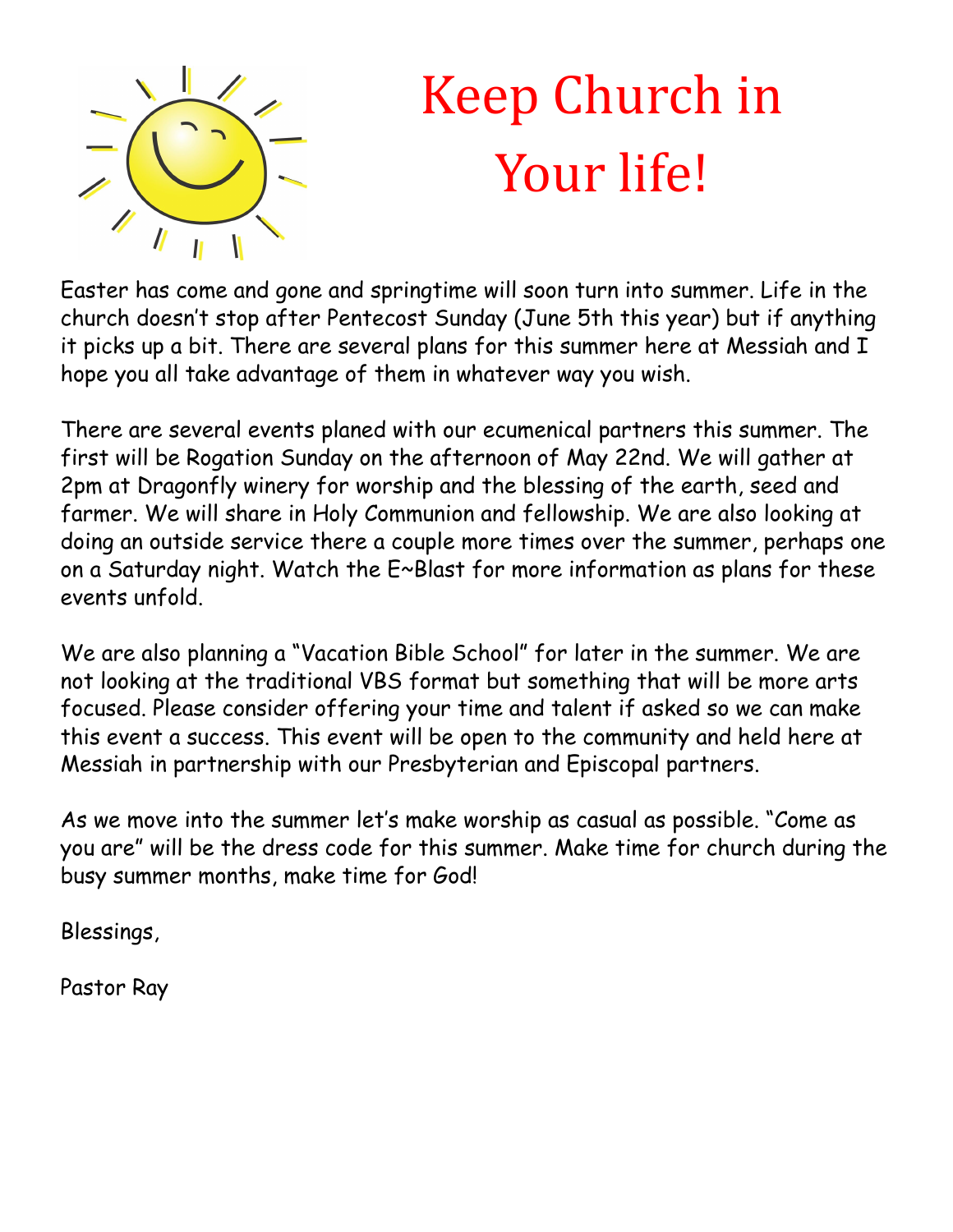## **Rogation Sunday**



### **May 22, 2:00pm**

 **We are joining together with our ecumenical partners in a Rogation Sunday Service at Dragonfly Winery. A rogation service is a** 

**traditional spring worship service where the earth, the seeds and plants, farmer and equipment are blessed and celebrated as they begin the new growing season. We will gather with members of the Urbana First Presbyterian Church, and the northern Miami Valley Episcopal Cluster in the vineyard to give thanks to our Creator and ask God's blessings for the year's harvest. Bring some dirt from your own garden if you wish. Wear casual clothes and join us at 2:00pm on May 22. Dragonfly Winery is located at 710 West Herr Road. For Those of you who can not attend there will be a traditional service at our norm time. 10:00am in the sanctuary.** 



**Being a caregiver is a 24/7 job. Statistics show that caregivers often live shorter lives than the person they are caring for. Caregivers seldom get a day off, especially if the person they are caring for needs constant care. Pastor Ray will be starting a Caregiver Support Group in June. If you are interested, or have questions, please speak to Pastor Ray.**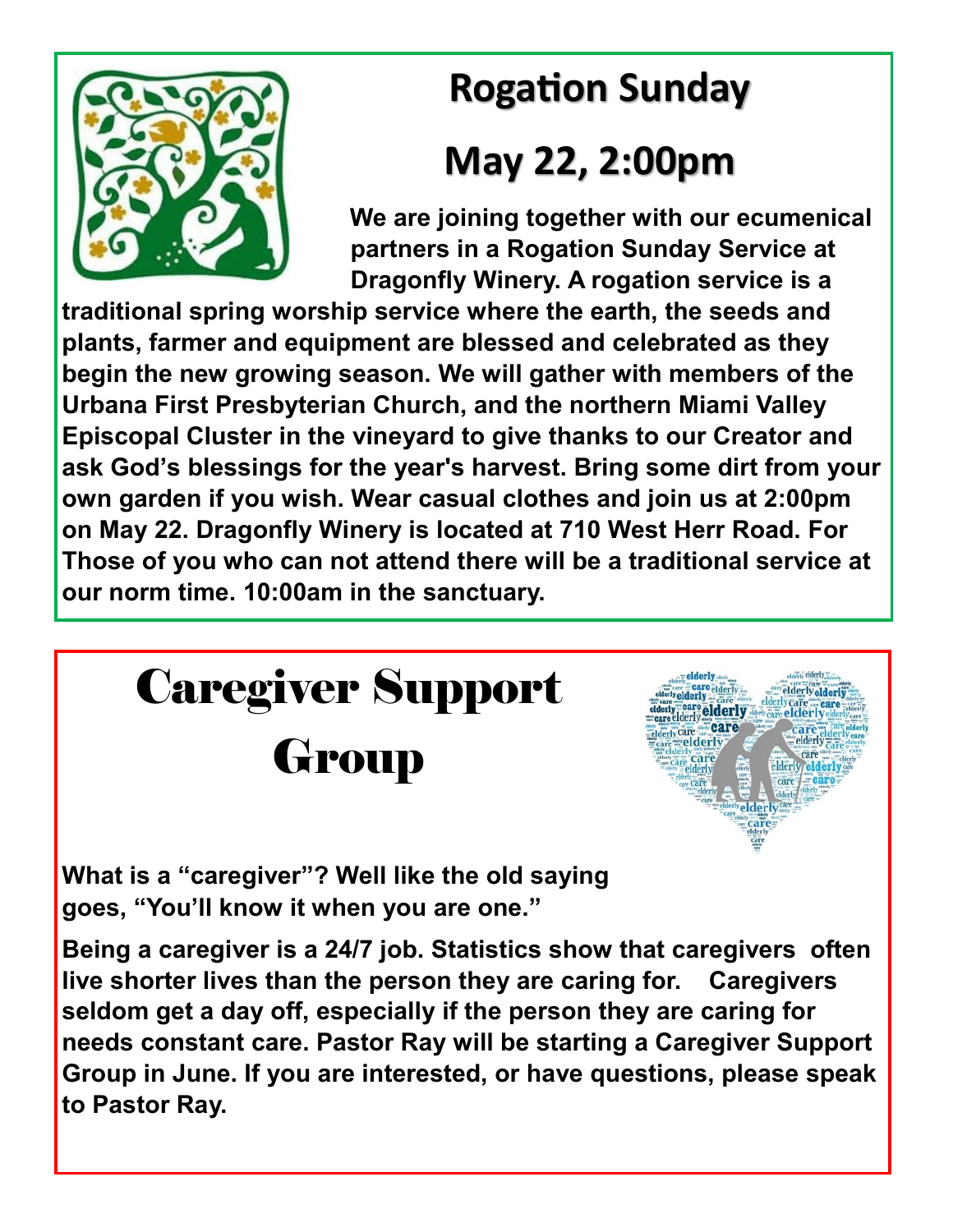## **Feeding the Hungry**

**We feed the hungry in many ways here at Messiah. We have the Blessing Box that has steady visits, we support the Caring Kitchen, Warehouse, and ELCA Global Hunger. We also have an opportunity to "Go to the fields" and feed those who labor. In June Messiah will feed those who are building this year's Habitat for Humanity home in Mechanicsburg. As soon as a date is set we will let you all know, please plan on taking part in this outreach.** 

#### **Sunday Text Readings for May**

- **May 8 Paul and Silas, Acts 16:16-34**
- **Mary 15 Paul's Sermon at Athens, Acts 17:16-31**
- **May 22 Partnership in the Gospel, Philippians 1:1-18a**
- **May 29 The Christ Hymn, Philippians 2:1-13**
- **June 5 Rejoice in the Lord (Pentecost), Acts 2:1-21; Philippians 4:4-7**

*This summer we will be following the readings from the Revised Common Lectionary*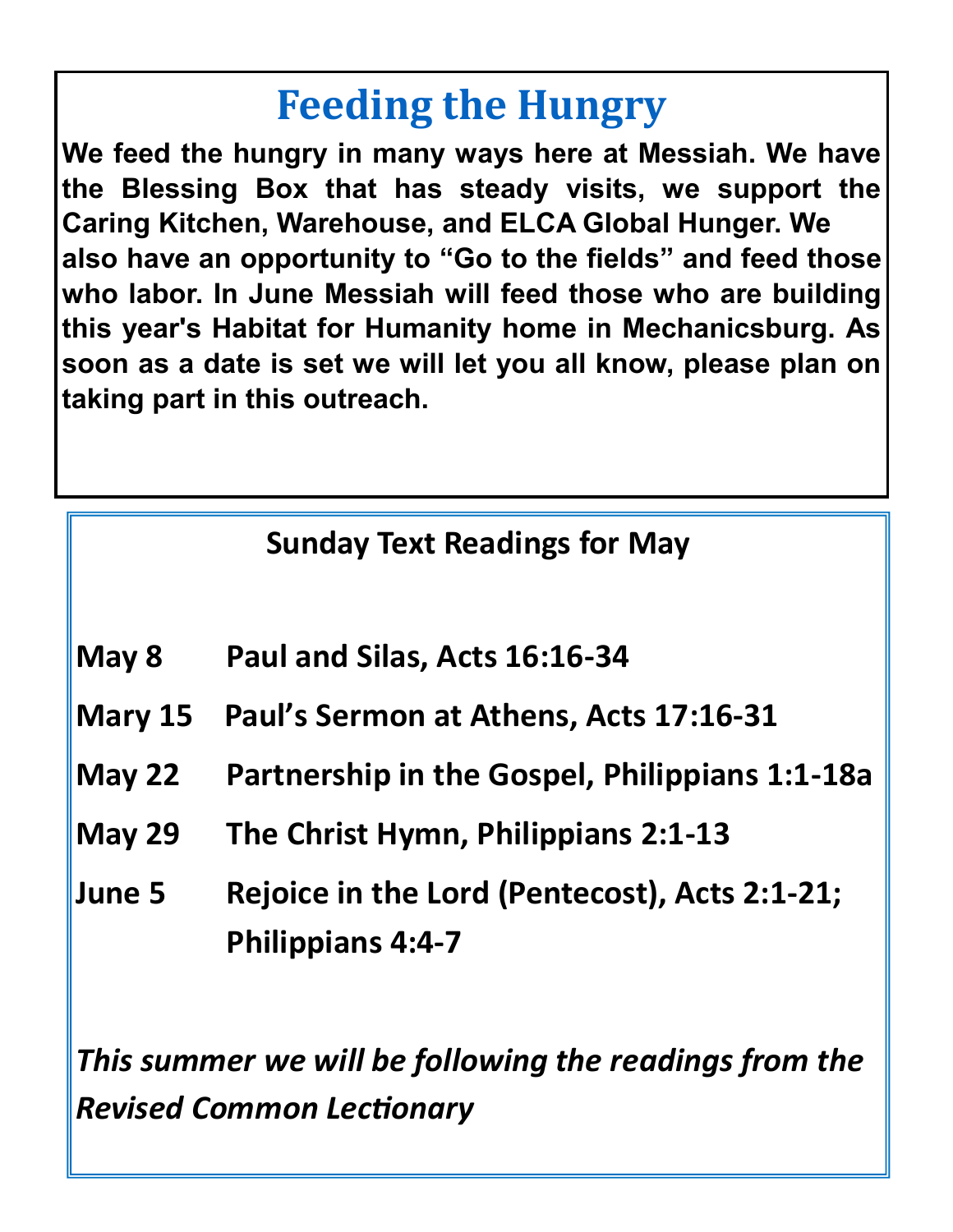

**Pastor Ray will be hosting this event, in our sanctuary via live stream on May 24th at 7:00pm. This event is open to the public so invite a friend.**

**In a time when war, freedom protests, autonomous weapons, and decolonization are daily news, what does the peace tradition of faith communities suggest for us today? Now perhaps more than ever, peace requires serious consideration. Join people from around the world as we gather on May 24, 2022, at 7 PM EDT, for our 2022 Voices for Peace conference – Blessed Are the Peacemakers. Our featured keynote — award-winning author and the publisher of Orbis books, Robert Ellsberg, will talk about what it is to create a culture of peace that embraces the radical vision of the Beatitudes.** 

**Special guests include Borys Gudziak, Archbishop of the Ukrainian Greek Catholic Church; Willard Metzger, Executive Director, Citizens for Public Justice; Joanne Jefferson, Kairos Indigenous Rights Circle, Stolon Nation; opera singer and concert artist Measha Brueggergosman; and peace activist Sister Mary-Ellen Francoeur.Event** 

#### **Sponsors**

**Henri Nouwen Society, Canadian Council of Churches, Church of the Redeemer, Religions for Peace Canada, Citizens for Public Justice, Basilian Centre for Peace & Justice, and The International Thomas Merton Society.**

\* \* \* \* \* \* \* \* \* \* \* \* \* \* \* \* \* \* \* \* \* \* \* \* \* \* \* \* \* \* \* \* \* \* \* \*

In meditation we can come to the affirmation that we are not created by other people but by God, that we are not judged by how we compare with others but by how we fulfill the will of God.

Henri J Mauven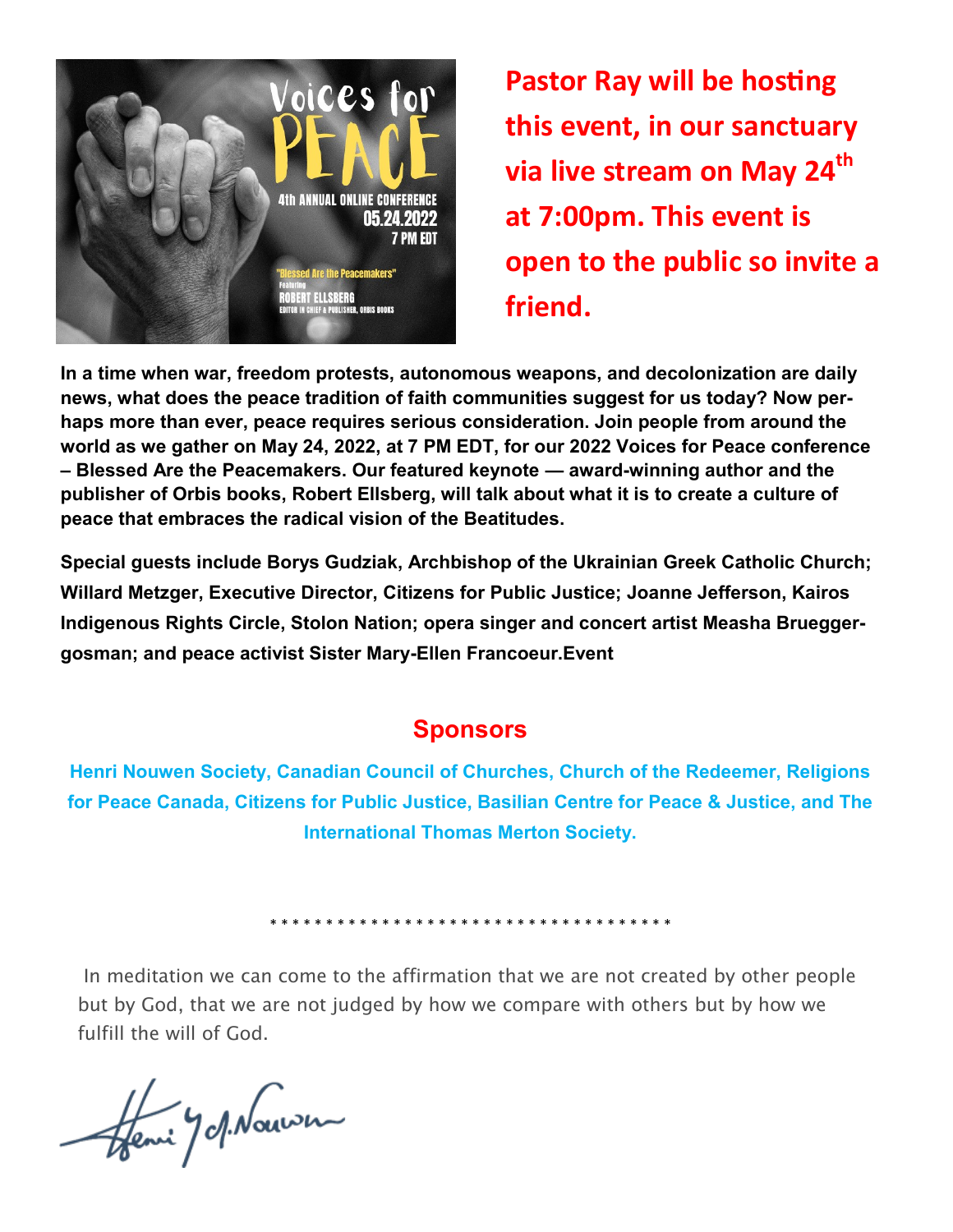## Birthdays in May



| May 2         | Jeni Wiant              |
|---------------|-------------------------|
| May 8         | <b>Bob Brenning</b>     |
| May 11        | <b>Gene Newcomer</b>    |
| <b>May 12</b> | <b>Chris Instine</b>    |
|               | John Wilson             |
| <b>May 14</b> | Karen Adams             |
| <b>May 15</b> | <b>Keith Monroe</b>     |
| <b>May 18</b> | <b>Allan Branstiter</b> |
|               | <b>Robbin Nicol</b>     |
| <b>May 20</b> | <b>Valerie Watson</b>   |
| <b>May 22</b> | <b>Nancy Instine</b>    |

Our apologies if your birthday has been omitted. If you wish your birthday to be removed, please call the church office.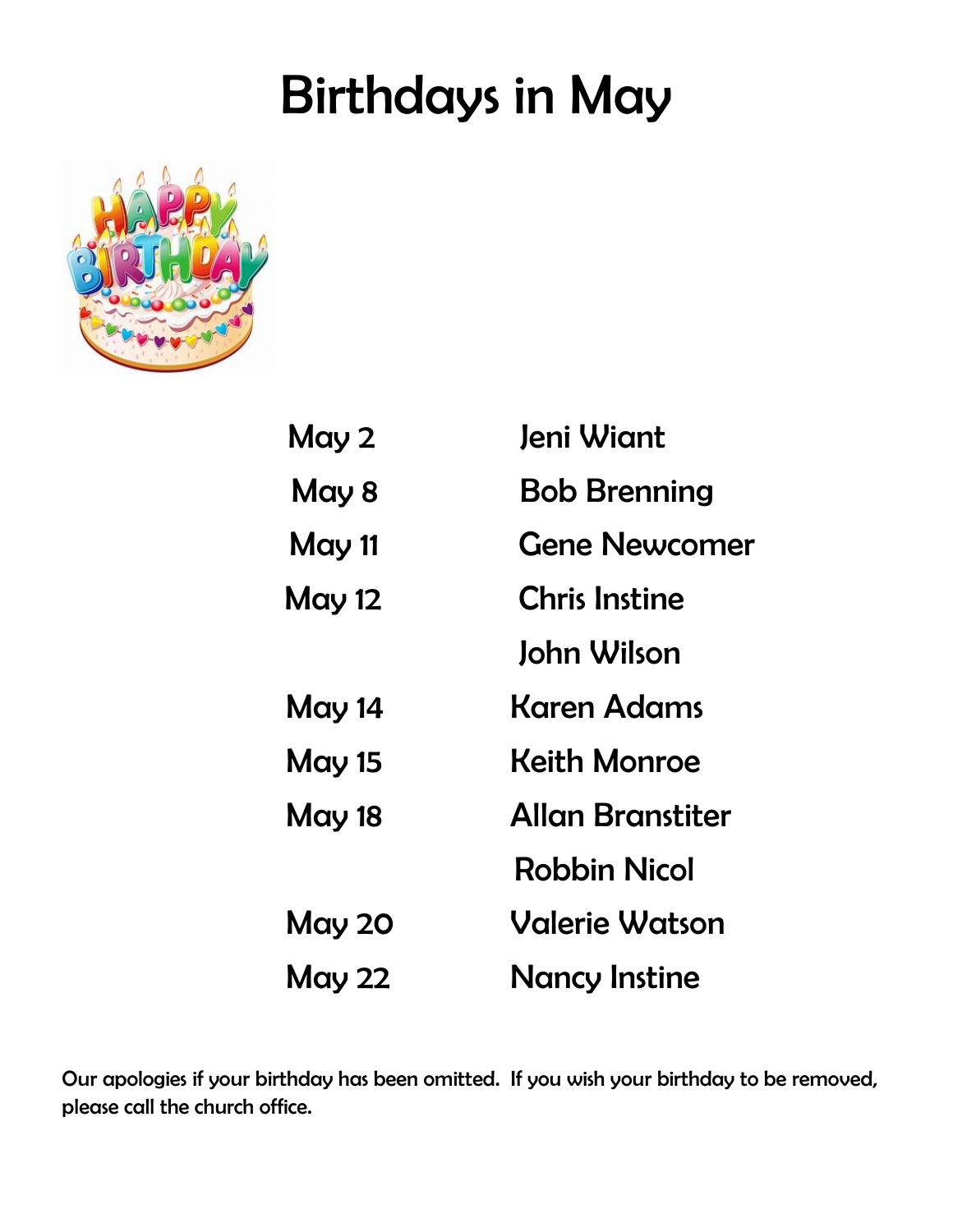

# You Pick'm and We'll Sing'm!

Once again this summer you get to pick the hymns! Is there a hymn we haven't sung for awhile, maybe a Christmas hymn that didn't make the list this year. Here is your chance, submit your favorite hymn and we will sing it this summer. Of course, you need to be in church to sing it ! We will begin singing the hymns submitted the second Sunday in June. So, get you list in early!

What is the most interesting fact about the Bible?

#### **The Bible is Over 1,000 Chapters Long**

Additionally, the Bible has an astounding 1,189 chapters, with 929 in the Old Testament and 260 in the New Testament. Of these chapters, both the longest and shortest chapters are in Psalms. Psalms 117 comes in as the shortest Bible chapter, while Psalms 119 is the longest.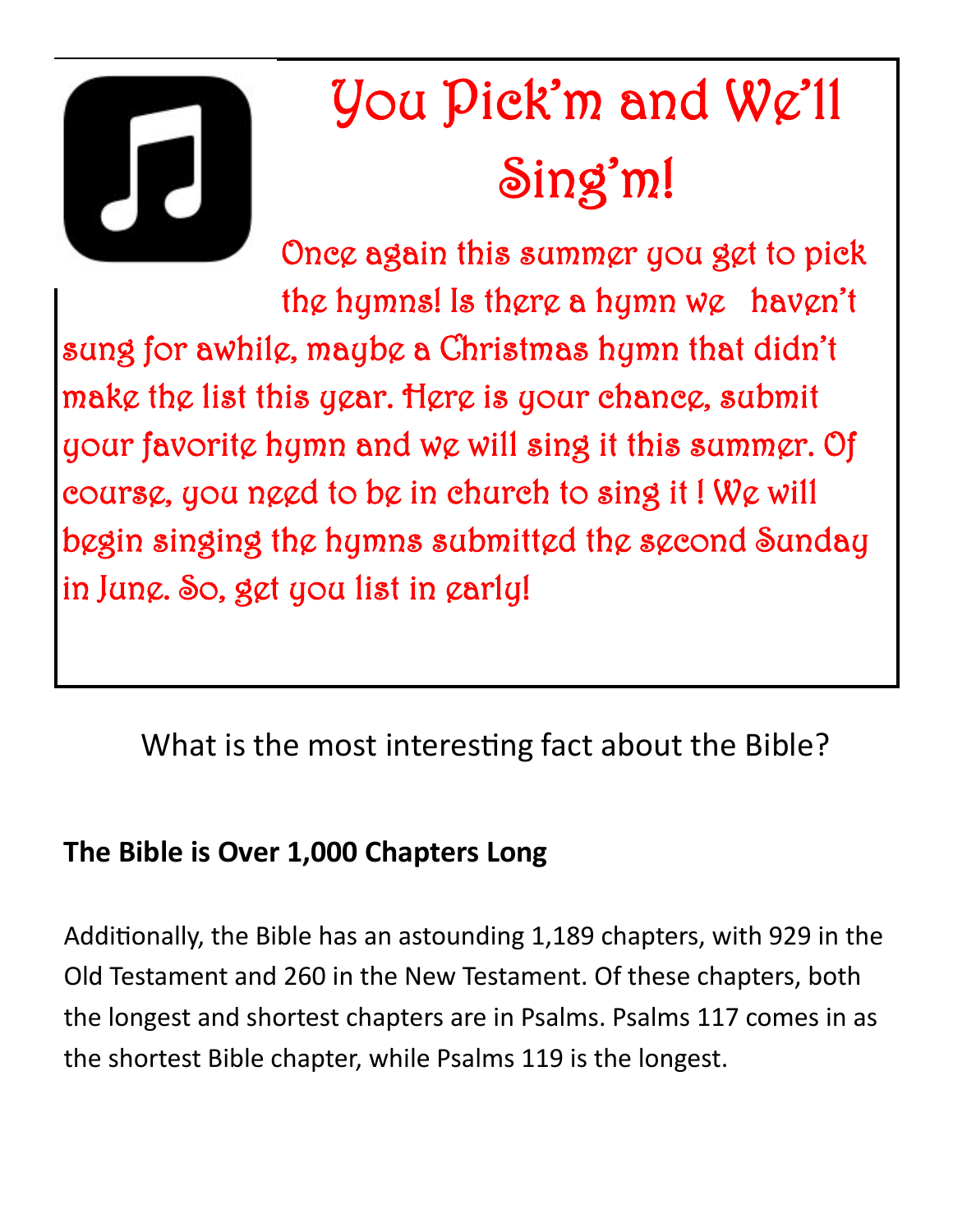MAY 2022

| Sun                                                                | Mon    | Tue                                                         | Wed            | Thu                                                                                                        | $\overleftarrow{\text{E}}$ | Sat                                                                 |
|--------------------------------------------------------------------|--------|-------------------------------------------------------------|----------------|------------------------------------------------------------------------------------------------------------|----------------------------|---------------------------------------------------------------------|
| 10:00am Worship<br>$\blacktriangleleft$                            | $\sim$ | 9:30am Sewing Group<br>$\boldsymbol{\varsigma}$             | 4              | 5-7 pm Girl Scouts, EW<br>LŊ                                                                               | $\bullet$                  | 9-2 Women's Retreat,<br>Narthex, Sanctuary<br>$\blacktriangleright$ |
| 10:00am Worship<br>$\infty$                                        | თ      | 9:30am Sewing Group<br>6:30pm Council Mtg<br>$\overline{a}$ | $\mathbf{1}$   | 5-7 pm Girl Scouts, EW<br>12                                                                               | 13                         | $\overline{\mathbf{a}}$                                             |
| 10:00am Worship<br>15                                              | 16     | 9:30am Sewing Group<br>17                                   | $\frac{8}{18}$ | 5-7 pm Girl Scouts, EW<br>Vine" Dragonfly Winery<br>5:30 "Theology on the<br>710 W Herr Rd<br>$\mathbf{a}$ | $\overline{\mathbf{S}}$    | $\mathbf{z}$                                                        |
| Winery (Rogation Svc)<br>2:00pm Dragonfly<br>10:00am Worship<br>22 | 23     | 9:30am Sewing Group<br>$\mathbf{z}$                         | 25             | 5-7 pm Girl Scouts, EW<br>26                                                                               | 27                         | 28                                                                  |
| 10:00am Worship<br>29                                              | 30     | 9:30am Sewing Group<br>31                                   |                |                                                                                                            |                            |                                                                     |